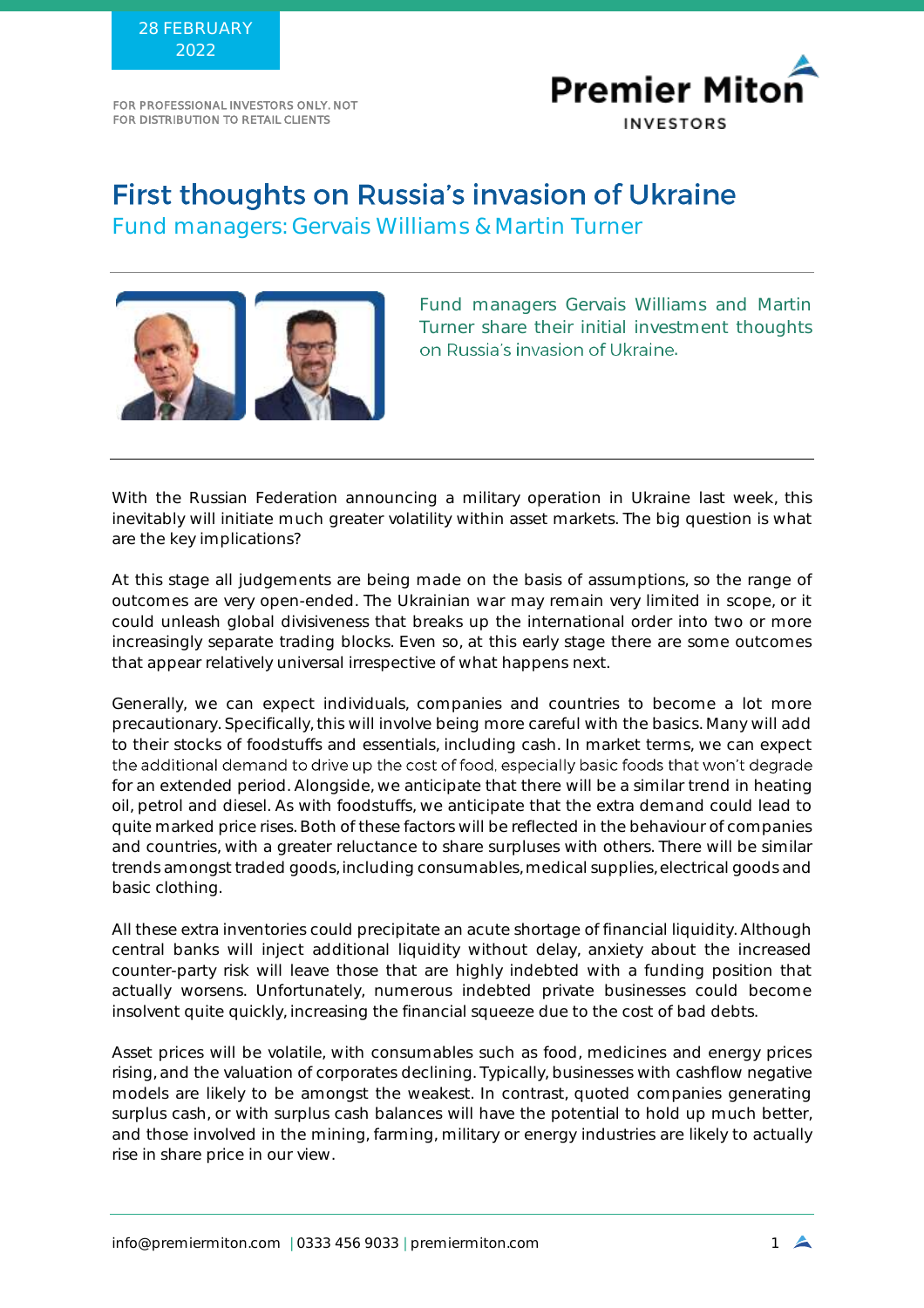FOR PROFESSIONAL INVESTORS ONLY. NOT FOR DISTRIBUTION TO RETAIL CLIENTS



Overall, national borders will become more relevant. Cross border financial flows should continue, but for countries with the most debt, such as Turkey and Argentina, these will become more uncertain.

Generally, Martin and I have been relatively cautious regarding portfolio risk. In general, we have been cautious about corporate debt, and a preference for those with robust balance sheets. We have sought to diversify risk through numerous holdings that aren't closely correlated together. We have limited weightings in areas of discretionary spend such as consumer stocks, with more large weightings in those involved in the essentials such as energy, mining and the financials.

Furthermore, we have precautionary cash balances in place, for example, the Diverse Income Trust has a cash balance of around 3.9% and cash proceeds are expected from some takeovers. The trusts (The Diverse Income Trust and Miton UK MicroCap Trust) also have the partial cover of a FTSE 100 Index Put option with an exercise price of 6,200 extending to December 2022. Whilst the portfolios will not be insensitive to the movement of asset prices, we believe there is little adjustment needed given the initiation of special military operation in Ukraine.

Risks

The value of investments may fluctuate which will cause trust prices to fall as well as rise and investors may not get back the original amount invested.

The trusts mentioned may experience high volatility due to the composition of the portfolio or the portfolio management techniques used.

Put-options are a type of derivative and can be used for a number of reasons. For example, they can be used to protect the value of an underlying investment or group of investments against a fall in value. They can be thought of as an insurance policy. These can make a trust more volatile from time to time.

Forecasts are not reliable indicators of future returns.

IMPORTANT INFORMATION

## For Investment Professionals only. No other persons should rely on any information contained in this document.

Whilst every effort has been made to ensure the accuracy of the information contained within this trust insight, we regret that we cannot accept responsibility for any omissions or errors. The information given and opinions expressed are subject to change and should not be interpreted as investment advice. Reference to any particular stock or investment does not constitute a recommendation to buy or sell the stock / investment.

All data is sourced to Premier Miton unless otherwise stated. Persons who do not have professional experience in matters relating to investments should not rely on the content of this fund insight.